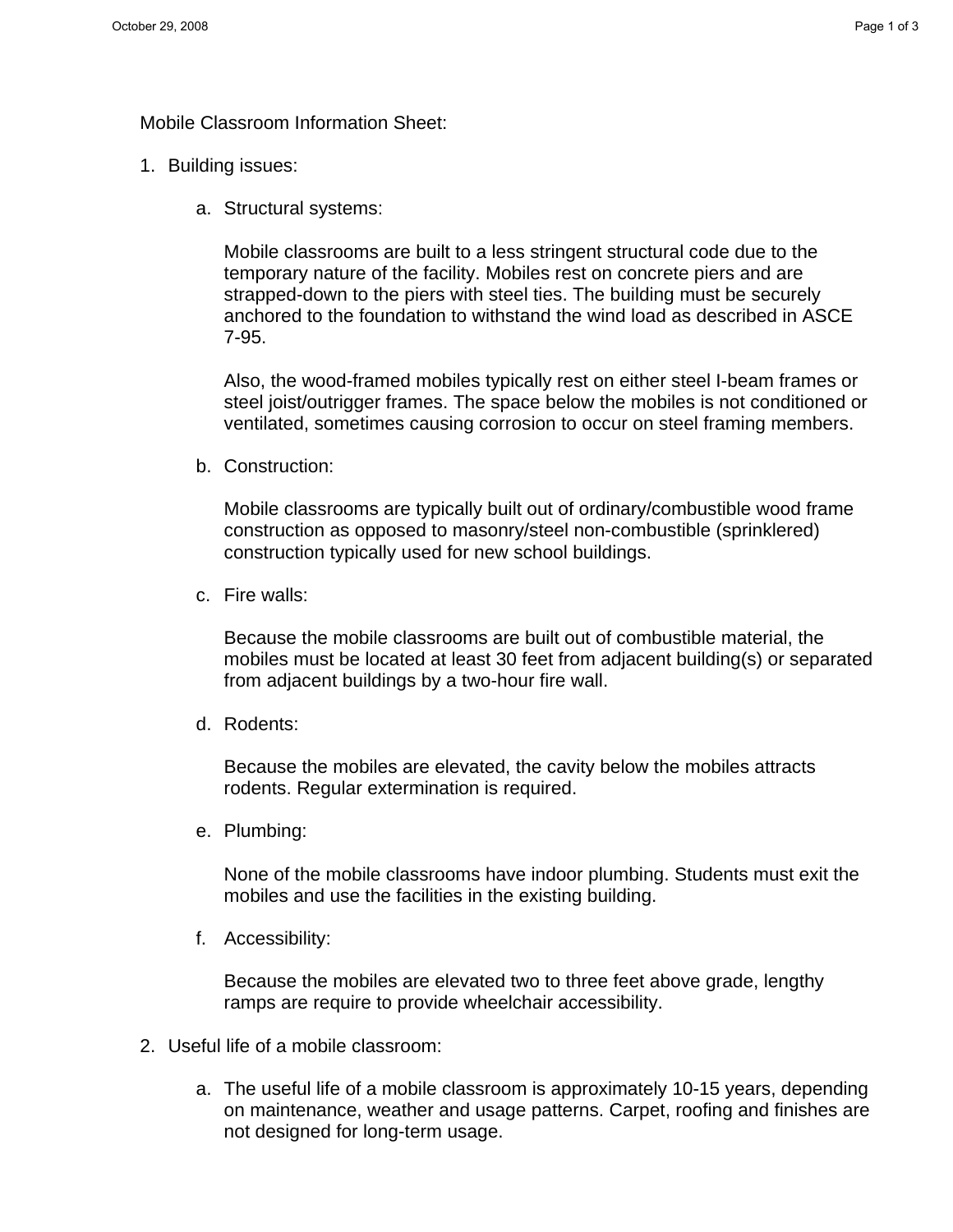- b. Mechanical/ventilation systems for mobile classrooms are similar to residential mechanical/ventilation systems. The useful life of a mobile classroom mechanical/ventilation system is approximately 10-15 years. Indoor air quality must be monitored.
- 3. 23 Illinois Administrative Code 180, Section 180.230, Certificate of Occupancy for a Temporary Facility guidelines:
	- a. When requested to do so, a regional superintendent shall issue a **one-year** certificate of occupancy for a temporary facility, allowing use of a facility that does not comply with all the requirements of this Part, provided that all the following requirements are met.
		- i. Use of the facility is necessary to meet a temporary need of the school district, as verified by the regional superintendent.
		- **ii. The school board presents a plan either for replacement of the temporary facility with a facility meeting the requirements of this Part or for the elimination of the temporary need upon which the request is based. The school board's plan includes positive action to accomplish this end within a specified period of time, during which the certificate may be annually renewed.**
		- iii. The facility has been surveyed by a licensed design professional, whose report is attached identifying the respects in which the facility fails to comply with the requirements of this Part and certifying that such noncompliance does not jeopardize the general health and safety of the students and others who occupy the facility.
		- iv. If the facility is a premanufactured unit such as a mobile home, trailer unit, or other, similar structure, the application shall include evidence that all of the following conditions exist:
			- 1. The facility has received the seal of approval issued by the Illinois Department of Public Health pursuant to the Manufactured Housing and Mobile Home Safety Act [430 ILCS 115];
			- 2. The facility is anchored as specified in the Illinois Mobile Home Tiedown Act [210 ILCS 120];
			- 3. The facility is separated from other buildings by the distance required pursuant to the standards referenced in Section 180.60 of this Part; and
			- 4. The facility is connected to the fire alarm system and intercom or telephone system of a nearby school building, if such a system is present.